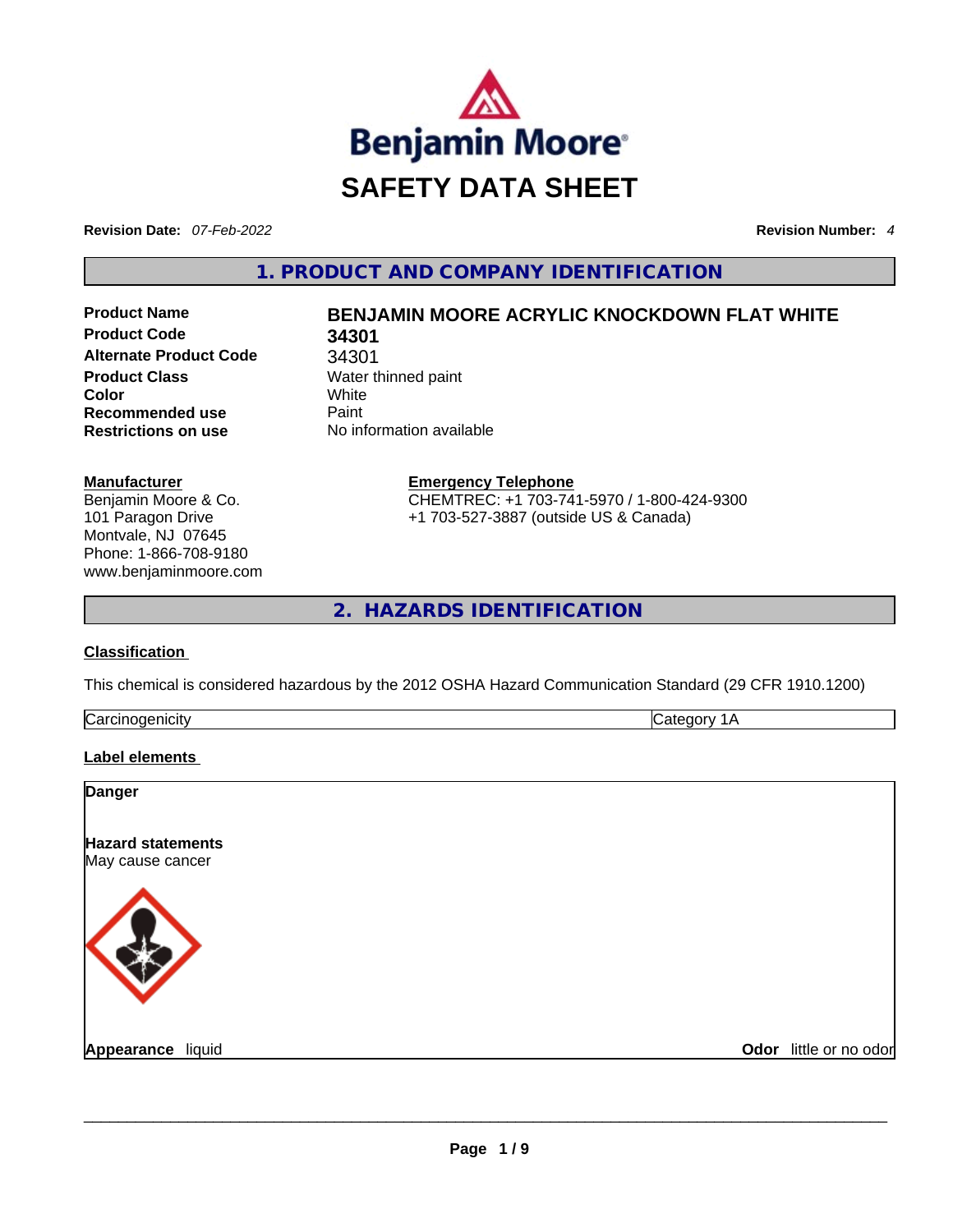# **Precautionary Statements - Prevention**

Obtain special instructions before use Do not handle until all safety precautions have been read and understood Use personal protective equipment as required

#### **Precautionary Statements - Response**

IF exposed or concerned: Get medical advice/attention

#### **Precautionary Statements - Storage**

Store locked up

#### **Precautionary Statements - Disposal**

Dispose of contents/container to an approved waste disposal plant

## **Hazards not otherwise classified (HNOC)**

Not applicable

#### **Other information**

No information available

 **WARNING:** This product contains isothiazolinone compounds at levels of <0.1%. These substances are biocides commonly found in most paints and a variety of personal care products as a preservative. Certain individuals may be sensitive or allergic to these substances, even at low levels.

# **3. COMPOSITION INFORMATION ON COMPONENTS**

| <b>Chemical name</b> | <b>CAS No.</b> | Weight-%  |
|----------------------|----------------|-----------|
| Limestone            | 1317-65-3      | $25 - 30$ |
| Talc                 | 14807-96-6     | $15 - 20$ |
| Titanium dioxide     | 13463-67-7     | 1 - 5     |
| Kaolin, calcined     | 92704-41-1     | $1 - 5$   |
| Silica, mica         | 12001-26-2     | $1 - 5$   |
| Silica, crystalline  | 14808-60-7     | $0.5 -$   |

|                       | 4. FIRST AID MEASURES                                                                                    |
|-----------------------|----------------------------------------------------------------------------------------------------------|
| <b>General Advice</b> | No hazards which require special first aid measures.                                                     |
| <b>Eye Contact</b>    | Rinse thoroughly with plenty of water for at least 15 minutes and consult a<br>physician.                |
| <b>Skin Contact</b>   | Wash off immediately with soap and plenty of water while removing all<br>contaminated clothes and shoes. |
| <b>Inhalation</b>     | Move to fresh air. If symptoms persist, call a physician.                                                |
| Ingestion             | Clean mouth with water and afterwards drink plenty of water. Consult a physician<br>if necessary.        |
| <b>Most Important</b> | None known.                                                                                              |
|                       |                                                                                                          |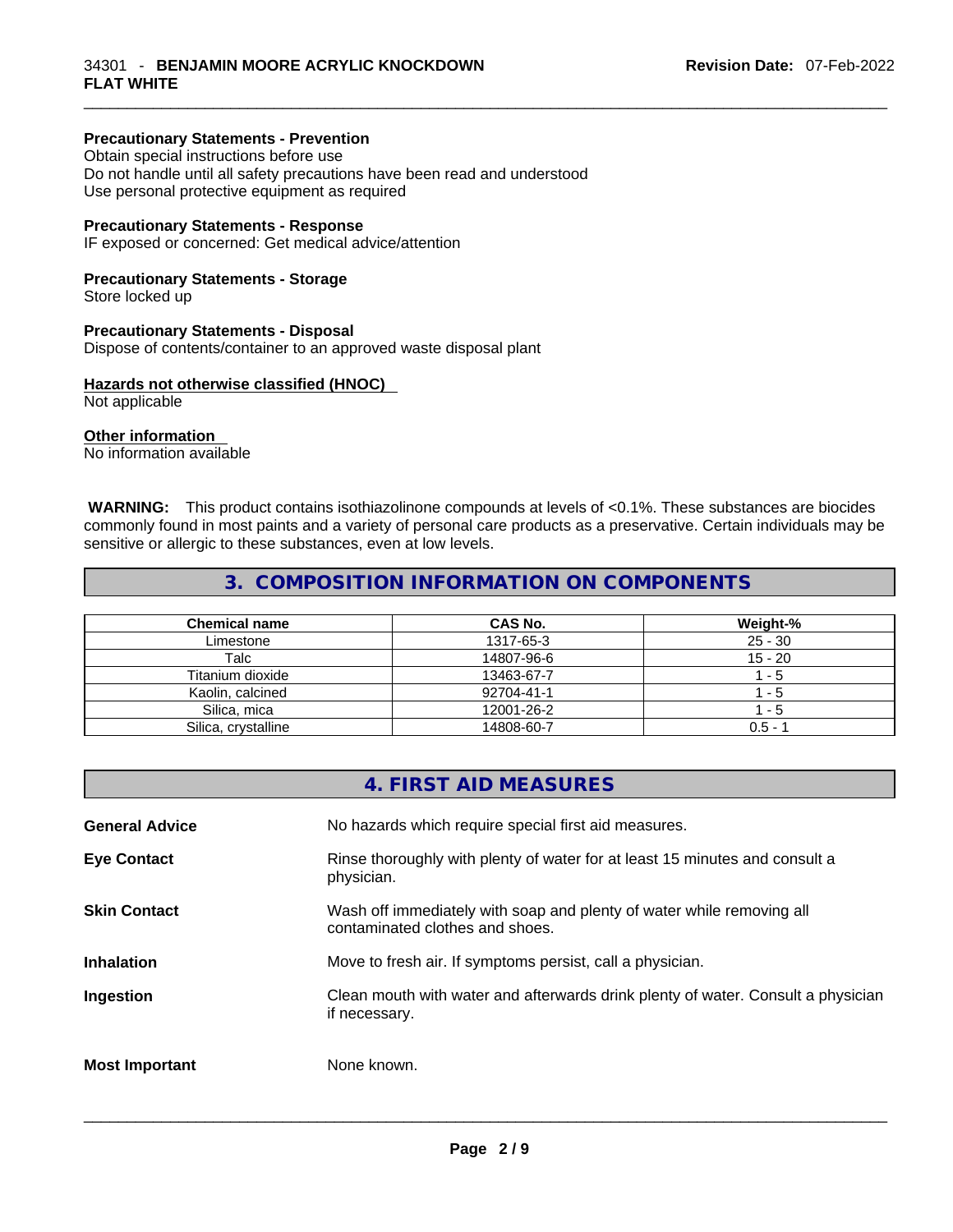| <b>Symptoms/Effects</b>                                                             |                                                                                                                                              |  |
|-------------------------------------------------------------------------------------|----------------------------------------------------------------------------------------------------------------------------------------------|--|
| Treat symptomatically.<br><b>Notes To Physician</b>                                 |                                                                                                                                              |  |
|                                                                                     | 5. FIRE-FIGHTING MEASURES                                                                                                                    |  |
| <b>Suitable Extinguishing Media</b>                                                 | Use extinguishing measures that are appropriate to local<br>circumstances and the surrounding environment.                                   |  |
| Protective equipment and precautions for firefighters                               | As in any fire, wear self-contained breathing apparatus<br>pressure-demand, MSHA/NIOSH (approved or equivalent)<br>and full protective gear. |  |
| <b>Specific Hazards Arising From The Chemical</b>                                   | Closed containers may rupture if exposed to fire or<br>extreme heat.                                                                         |  |
| Sensitivity to mechanical impact                                                    | No                                                                                                                                           |  |
| <b>Sensitivity to static discharge</b>                                              | No.                                                                                                                                          |  |
| <b>Flash Point Data</b><br>Flash point (°F)<br>Flash Point (°C)<br><b>Method</b>    | Not applicable<br>Not applicable<br>Not applicable                                                                                           |  |
| <b>Flammability Limits In Air</b>                                                   |                                                                                                                                              |  |
| Lower flammability limit:<br><b>Upper flammability limit:</b>                       | Not applicable<br>Not applicable                                                                                                             |  |
| Health: 1<br>Flammability: 0<br><b>NFPA</b>                                         | Instability: 0<br><b>Special: Not Applicable</b>                                                                                             |  |
| <b>NFPA Legend</b><br>0 - Not Hazardous<br>1 - Slightly<br>2 - Moderate<br>3 - High |                                                                                                                                              |  |

4 - Severe

*The ratings assigned are only suggested ratings, the contractor/employer has ultimate responsibilities for NFPA ratings where this system is used.* 

*Additional information regarding the NFPA rating system is available from the National Fire Protection Agency (NFPA) at www.nfpa.org.* 

# **6. ACCIDENTAL RELEASE MEASURES**

| <b>Personal Precautions</b>      | Avoid contact with skin, eyes and clothing. Ensure adequate ventilation.                             |
|----------------------------------|------------------------------------------------------------------------------------------------------|
| <b>Other Information</b>         | Prevent further leakage or spillage if safe to do so.                                                |
| <b>Environmental precautions</b> | See Section 12 for additional Ecological Information.                                                |
| <b>Methods for Cleaning Up</b>   | Soak up with inert absorbent material. Sweep up and shovel into suitable<br>containers for disposal. |

 $\_$  ,  $\_$  ,  $\_$  ,  $\_$  ,  $\_$  ,  $\_$  ,  $\_$  ,  $\_$  ,  $\_$  ,  $\_$  ,  $\_$  ,  $\_$  ,  $\_$  ,  $\_$  ,  $\_$  ,  $\_$  ,  $\_$  ,  $\_$  ,  $\_$  ,  $\_$  ,  $\_$  ,  $\_$  ,  $\_$  ,  $\_$  ,  $\_$  ,  $\_$  ,  $\_$  ,  $\_$  ,  $\_$  ,  $\_$  ,  $\_$  ,  $\_$  ,  $\_$  ,  $\_$  ,  $\_$  ,  $\_$  ,  $\_$  ,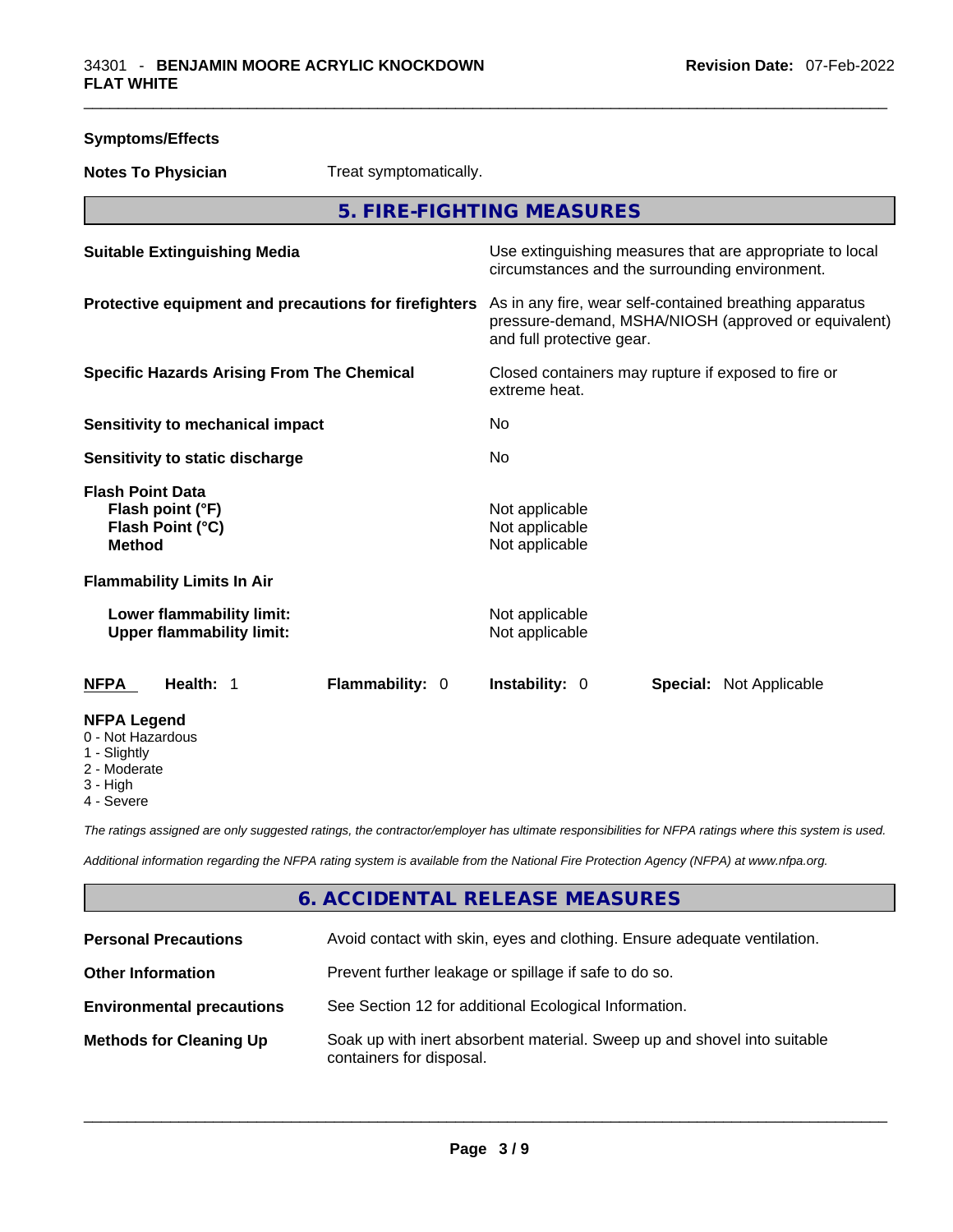|                               | 7. HANDLING AND STORAGE                                                                                                                                                          |
|-------------------------------|----------------------------------------------------------------------------------------------------------------------------------------------------------------------------------|
| <b>Handling</b>               | Avoid contact with skin, eyes and clothing. Avoid breathing vapors, spray mists or<br>sanding dust. In case of insufficient ventilation, wear suitable respiratory<br>equipment. |
| <b>Storage</b>                | Keep container tightly closed. Keep out of the reach of children.                                                                                                                |
| <b>Incompatible Materials</b> | No information available                                                                                                                                                         |

**8. EXPOSURE CONTROLS/PERSONAL PROTECTION** 

# **Exposure Limits**

| <b>Chemical name</b> | <b>ACGIH TLV</b>                                                             | <b>OSHA PEL</b>                                   |
|----------------------|------------------------------------------------------------------------------|---------------------------------------------------|
| Limestone            | N/E                                                                          | 15 mg/m $3$ - TWA                                 |
|                      |                                                                              | $5 \text{ mg/m}^3$ - TWA                          |
| Talc                 | TWA: $2 \text{ mg/m}^3$ particulate matter<br>containing no asbestos and <1% | 20 mppcf - TWA                                    |
|                      | crystalline silica, respirable particulate                                   |                                                   |
|                      | matter                                                                       |                                                   |
| Titanium dioxide     | TWA: $10 \text{ mg/m}^3$                                                     | 15 mg/m $3$ - TWA                                 |
| Silica, mica         | TWA: 3 mg/m <sup>3</sup> respirable particulate                              | 20 mppcf - TWA                                    |
|                      | matter                                                                       |                                                   |
| Silica, crystalline  | TWA: $0.025$ mg/m <sup>3</sup> respirable                                    | 50 µg/m <sup>3</sup> - TWA Respirable crystalline |
|                      | particulate matter                                                           | silica 50 $\mu$ g/m <sup>3</sup> - TWA            |
|                      |                                                                              |                                                   |

#### **Legend**

ACGIH - American Conference of Governmental Industrial Hygienists Exposure Limits OSHA - Occupational Safety & Health Administration Exposure Limits N/E - Not Established

**Engineering Measures** Ensure adequate ventilation, especially in confined areas.

#### **Personal Protective Equipment**

| <b>Eye/Face Protection</b>    | Safety glasses with side-shields.                                        |
|-------------------------------|--------------------------------------------------------------------------|
| <b>Skin Protection</b>        | Protective gloves and impervious clothing.                               |
| <b>Respiratory Protection</b> | In case of insufficient ventilation wear suitable respiratory equipment. |
|                               |                                                                          |

**Hygiene Measures** Avoid contact with skin, eyes and clothing. Remove and wash contaminated clothing before re-use. Wash thoroughly after handling.

# **9. PHYSICAL AND CHEMICAL PROPERTIES**

**Appearance** liquid **Odor Odor Odor Odor Odor Odor** *little or no odor little or no odor little or no odor* **Density (lbs/gal)** 13.1 - 13.5 **Specific Gravity** 1.56 - 1.61

**Odor Threshold** No information available **pH**<br>
Viscosity (cps) **phenomenal contract of the US** No information available<br>
No information available **Viscosity (cps)** <br> **Viscosity (cps)** <br> **Solubility(ies)** <br> **No** information available **Solubility(ies)** No information available \_\_\_\_\_\_\_\_\_\_\_\_\_\_\_\_\_\_\_\_\_\_\_\_\_\_\_\_\_\_\_\_\_\_\_\_\_\_\_\_\_\_\_\_\_\_\_\_\_\_\_\_\_\_\_\_\_\_\_\_\_\_\_\_\_\_\_\_\_\_\_\_\_\_\_\_\_\_\_\_\_\_\_\_\_\_\_\_\_\_\_\_\_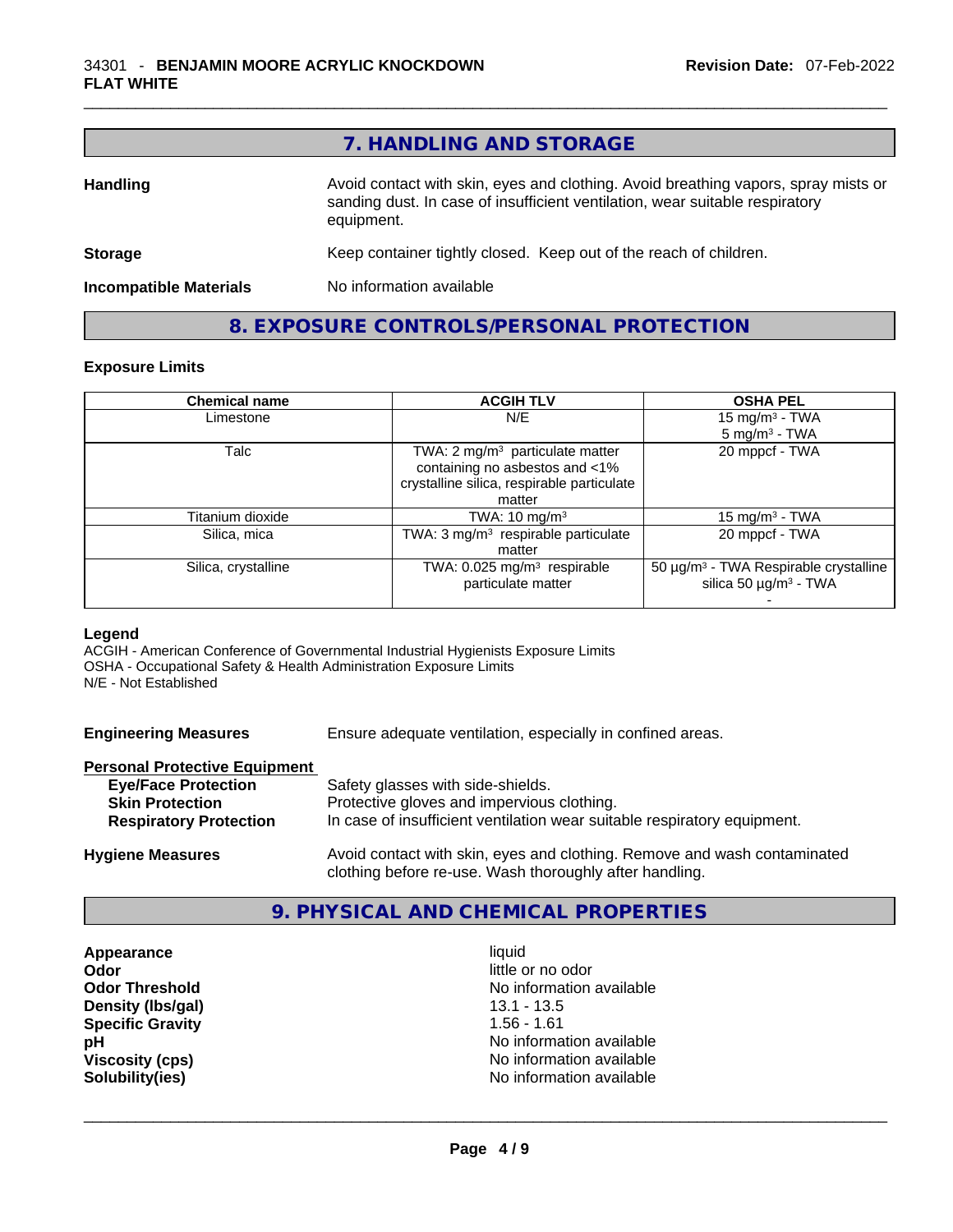**Water solubility Water solubility No information available Evaporation Rate Note 2008 No information available Note 2008 No information available Vapor pressure**  No information available **Vapor pressure No information available Vapor density No information available No information available Wt. % Solids** 60 - 70 **Vol. % Solids** 40 - 50 Wt. % Volatiles **Vol. % Volatiles** 50 - 60 **VOC Regulatory Limit (g/L)** <50 **Boiling Point (°F)** 212 **Boiling Point (°C)** 100<br> **Preezing point (°F)** 22 **Freezing point (°F) Freezing Point (°C)** 0 **Flash point (°F)**<br> **Flash Point (°C)**<br> **Flash Point (°C)**<br> **C Flash Point (°C) Method Not applicable Not applicable Flammability (solid, gas)** Not applicable<br>
Upper flammability limit:<br>
Not applicable<br>
Not applicable **Upper flammability limit: Lower flammability limit:**<br> **Autoianition Temperature (°F)** Not applicable Not applicable not a Not applicable **Autoignition Temperature (°F)**<br> **Autoignition Temperature (°C)** No information available **Autoignition Temperature (°C) Decomposition Temperature (°F)** No information available **Decomposition Temperature (°C)**<br> **Partition coefficient**<br> **Partition coefficient**<br> **No** information available

**No information available** 

# **10. STABILITY AND REACTIVITY**

| <b>Reactivity</b>                         | Not Applicable                           |
|-------------------------------------------|------------------------------------------|
| <b>Chemical Stability</b>                 | Stable under normal conditions.          |
| <b>Conditions to avoid</b>                | Prevent from freezing.                   |
| <b>Incompatible Materials</b>             | No materials to be especially mentioned. |
| <b>Hazardous Decomposition Products</b>   | None under normal use.                   |
| <b>Possibility of hazardous reactions</b> | None under normal conditions of use.     |

# **11. TOXICOLOGICAL INFORMATION**

## **Product Information**

## **Information on likely routes of exposure**

**Principal Routes of Exposure** Eye contact, skin contact and inhalation.

**Acute Toxicity** 

# **Product Information** No information available \_\_\_\_\_\_\_\_\_\_\_\_\_\_\_\_\_\_\_\_\_\_\_\_\_\_\_\_\_\_\_\_\_\_\_\_\_\_\_\_\_\_\_\_\_\_\_\_\_\_\_\_\_\_\_\_\_\_\_\_\_\_\_\_\_\_\_\_\_\_\_\_\_\_\_\_\_\_\_\_\_\_\_\_\_\_\_\_\_\_\_\_\_ **Symptoms related** to the physical, chemical and toxicological characteristics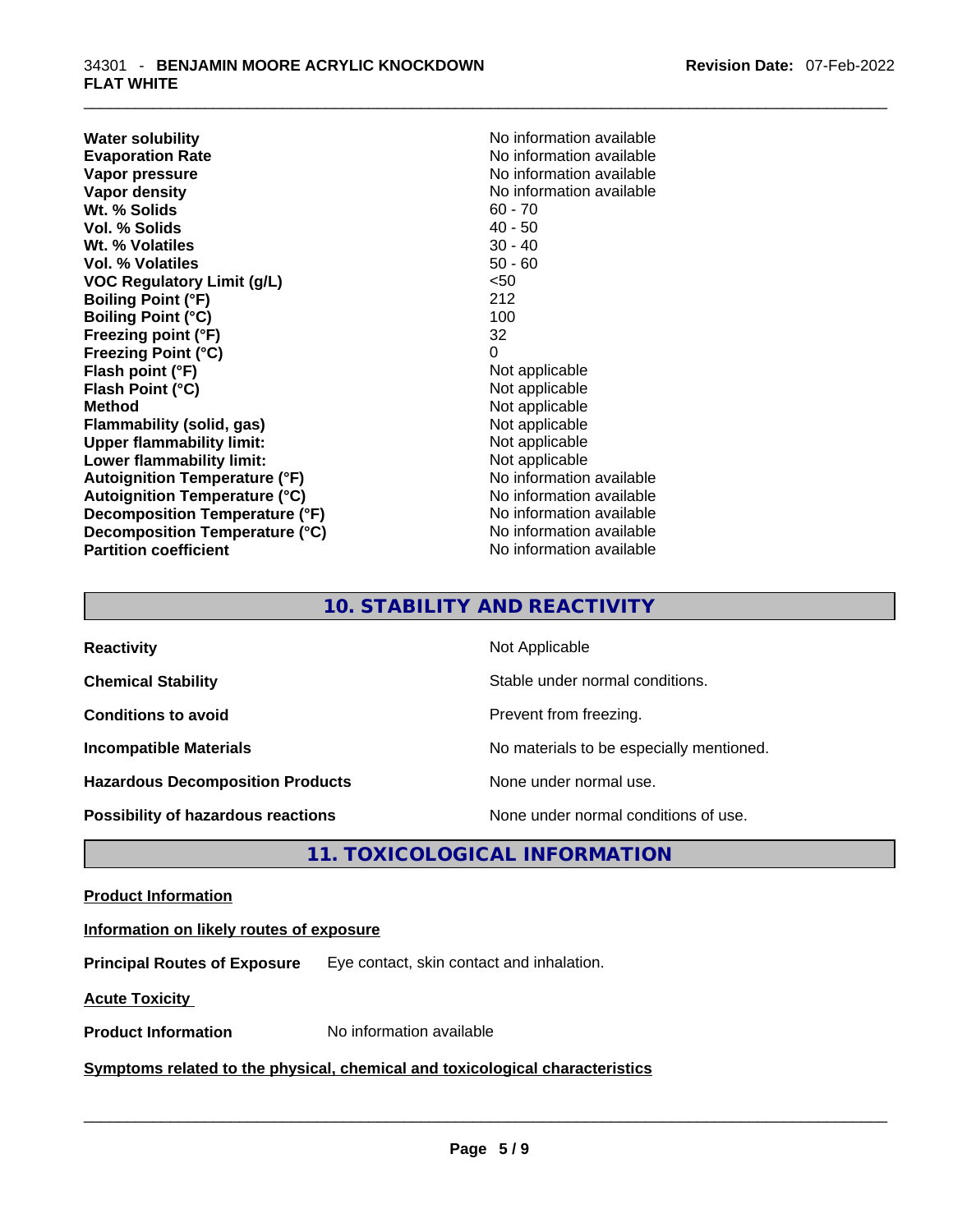| <b>Symptoms</b>                                                                            | No information available                                                                                        |  |  |
|--------------------------------------------------------------------------------------------|-----------------------------------------------------------------------------------------------------------------|--|--|
| Delayed and immediate effects as well as chronic effects from short and long-term exposure |                                                                                                                 |  |  |
| Eye contact                                                                                | May cause slight irritation.                                                                                    |  |  |
| <b>Skin contact</b>                                                                        | Substance may cause slight skin irritation. Prolonged or repeated contact may dry<br>skin and cause irritation. |  |  |
| <b>Inhalation</b>                                                                          | May cause irritation of respiratory tract.                                                                      |  |  |
| Ingestion                                                                                  | Ingestion may cause gastrointestinal irritation, nausea, vomiting and diarrhea.                                 |  |  |
| <b>Sensitization</b>                                                                       | No information available                                                                                        |  |  |
| <b>Neurological Effects</b>                                                                | No information available.                                                                                       |  |  |
| <b>Mutagenic Effects</b>                                                                   | No information available.                                                                                       |  |  |
| <b>Reproductive Effects</b>                                                                | No information available.                                                                                       |  |  |
| <b>Developmental Effects</b>                                                               | No information available.                                                                                       |  |  |
| <b>Target organ effects</b>                                                                | No information available.                                                                                       |  |  |
| <b>STOT - single exposure</b>                                                              | No information available.                                                                                       |  |  |
| <b>STOT - repeated exposure</b>                                                            | Causes damage to organs through prolonged or repeated exposure if inhaled.                                      |  |  |
| Other adverse effects                                                                      | No information available.                                                                                       |  |  |
| <b>Aspiration Hazard</b>                                                                   | No information available                                                                                        |  |  |
|                                                                                            |                                                                                                                 |  |  |

#### **Numerical measures of toxicity**

#### **The following values are calculated based on chapter 3.1 of the GHS document**

#### **ATEmix (oral)** 4196 mg/kg

#### **Component Information**

| Chemical name                  | Oral LD50             | Dermal LD50 | Inhalation LC50 |
|--------------------------------|-----------------------|-------------|-----------------|
| Titanium dioxide<br>13463-67-7 | $> 10000$ mg/kg (Rat) |             |                 |
| Kaolin, calcined<br>92704-41-1 | $>$ 2000 mg/kg (Rat)  |             |                 |

# **Chronic Toxicity**

### **Carcinogenicity**

*The information below indicates whether each agency has listed any ingredient as a carcinogen:.* 

| <b>Chemical name</b> | <b>IARC</b>          | <b>NTP</b>  | <b>OSHA</b> |
|----------------------|----------------------|-------------|-------------|
|                      | 2B - Possible Human  |             | Listed      |
| l Titanium dioxide   | Carcinogen           |             |             |
|                      | 1 - Human Carcinogen | Known Human | ∟isted      |
| Silica, crystalline  |                      | Carcinogen  |             |

• Crystalline Silica has been determined to be carcinogenic to humans by IARC (1) when in respirable form. Risk of cancer depends on duration and level of inhalation exposure to spray mist or dust from sanding the dried paint.

• Although IARC has classified titanium dioxide as possibly carcinogenic to humans (2B), their summary concludes: "No significant exposure to titanium dioxide is thought to occur during the use of products in which titanium dioxide is<br>bound to other materials, such as paint." bound to other materials, such as paint." \_\_\_\_\_\_\_\_\_\_\_\_\_\_\_\_\_\_\_\_\_\_\_\_\_\_\_\_\_\_\_\_\_\_\_\_\_\_\_\_\_\_\_\_\_\_\_\_\_\_\_\_\_\_\_\_\_\_\_\_\_\_\_\_\_\_\_\_\_\_\_\_\_\_\_\_\_\_\_\_\_\_\_\_\_\_\_\_\_\_\_\_\_

#### **Legend**

IARC - International Agency for Research on Cancer NTP - National Toxicity Program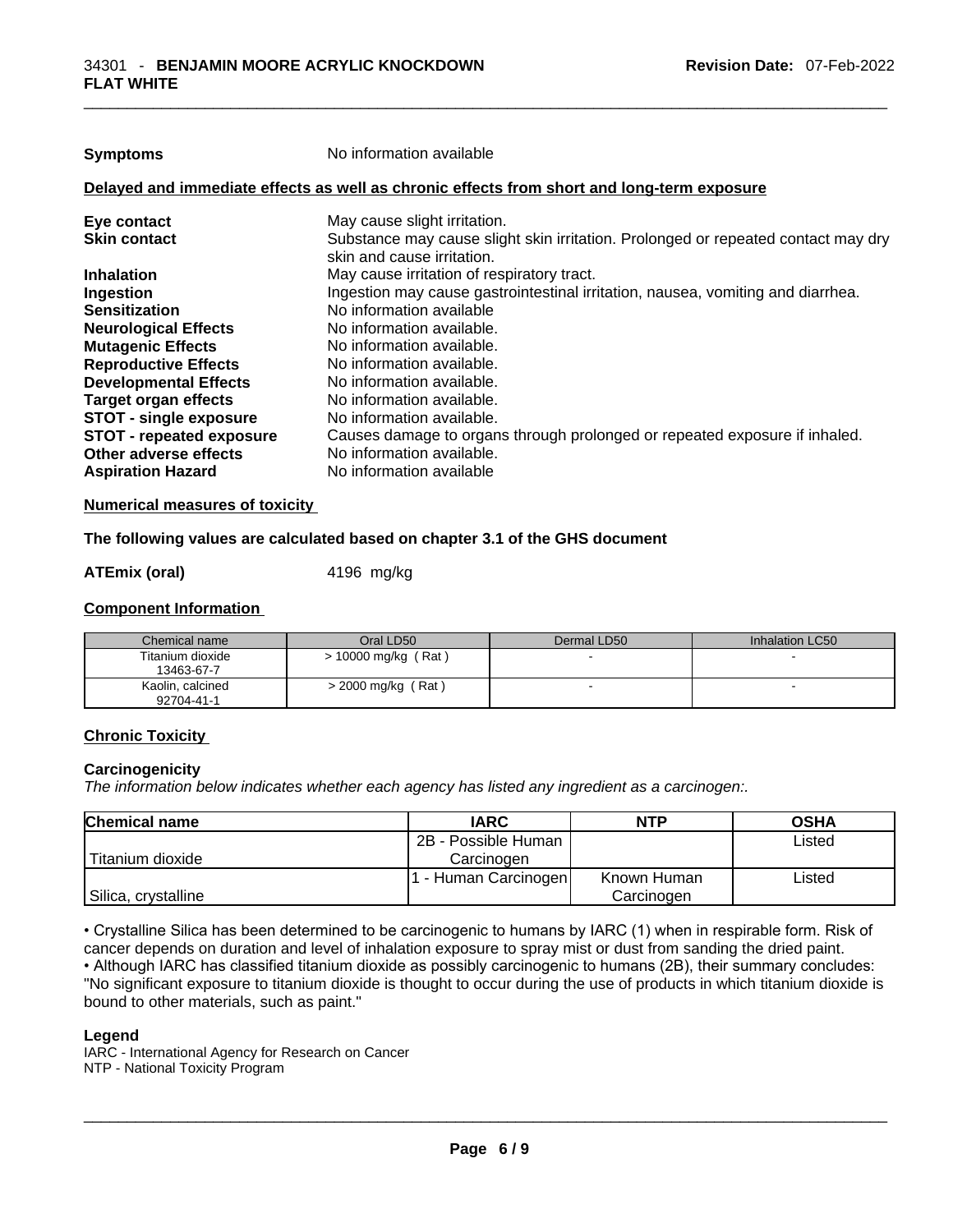OSHA - Occupational Safety & Health Administration

**12. ECOLOGICAL INFORMATION** 

## **Ecotoxicity Effects**

The environmental impact of this product has not been fully investigated.

## **Product Information**

# **Acute Toxicity to Fish**

No information available

## **Acute Toxicity to Aquatic Invertebrates**

No information available

# **Acute Toxicity to Aquatic Plants**

No information available

## **Persistence / Degradability**

No information available.

## **Bioaccumulation**

No information available.

## **Mobility in Environmental Media**

No information available.

#### **Ozone**

No information available

## **Component Information**

#### **Acute Toxicity to Fish**

Titanium dioxide  $LC50:$  > 1000 mg/L (Fathead Minnow - 96 hr.)

# **Acute Toxicity to Aquatic Invertebrates**

No information available

## **Acute Toxicity to Aquatic Plants**

No information available

| 13. DISPOSAL CONSIDERATIONS |  |
|-----------------------------|--|
|-----------------------------|--|

# **Waste Disposal Method** Dispose of in accordance with federal, state, and local regulations. Local requirements may vary, consult your sanitation department or state-designated environmental protection agency for more disposal options.<br> $14. \text{ TRANSPORT INFORMATION}$

# **14. TRANSPORT INFORMATION**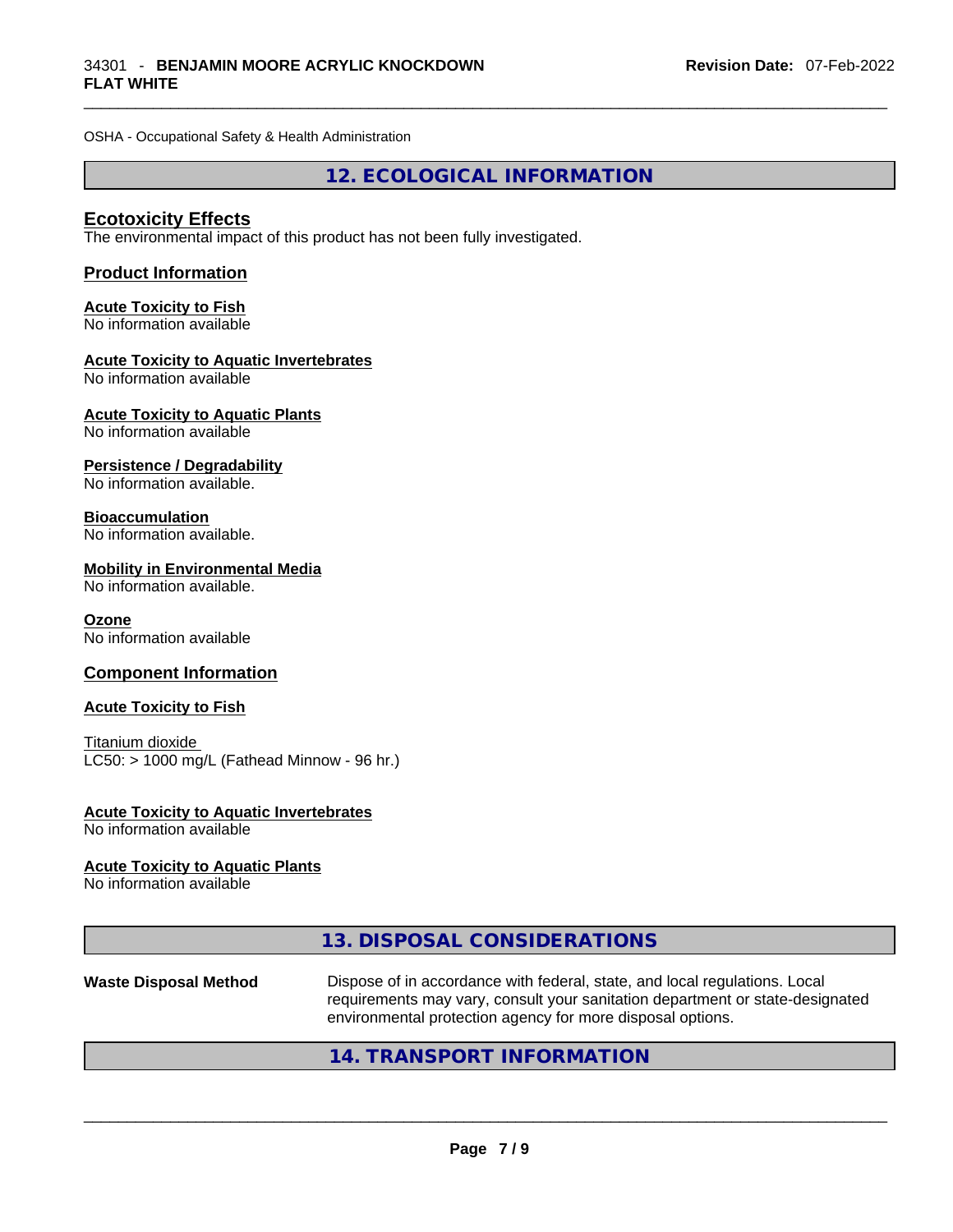| <b>DOT</b>        | Not regulated              |  |
|-------------------|----------------------------|--|
| <b>ICAO/IATA</b>  | Not regulated              |  |
| <b>IMDG / IMO</b> | Not regulated              |  |
|                   | 15. REGULATORY INFORMATION |  |

# **International Inventories**

| <b>TSCA: United States</b> | Yes - All components are listed or exempt. |
|----------------------------|--------------------------------------------|
| <b>DSL: Canada</b>         | Yes - All components are listed or exempt. |

# **Federal Regulations**

| SARA 311/312 hazardous categorization |     |  |
|---------------------------------------|-----|--|
| Acute health hazard                   | Nο  |  |
| Chronic Health Hazard                 | Yes |  |
| Fire hazard                           | No  |  |
| Sudden release of pressure hazard     | Nο  |  |
| <b>Reactive Hazard</b>                | No  |  |

#### **SARA 313**

Section 313 of Title III of the Superfund Amendments and Reauthorization Act of 1986 (SARA). This product contains a chemical or chemicals which are subject to the reporting requirements of the Act and Title 40 of the Code of Federal Regulations, Part 372:

*None*

**Clean Air Act,Section 112 Hazardous Air Pollutants (HAPs) (see 40 CFR 61)**

This product contains the following HAPs:

*None*

# **US State Regulations**

# **California Proposition 65**

**A** WARNING: Cancer and Reproductive Harm– www.P65warnings.ca.gov

## **State Right-to-Know**

| <b>Chemical name</b> | <b>Massachusetts</b> | <b>New Jersey</b> | Pennsylvania |
|----------------------|----------------------|-------------------|--------------|
| Limestone            |                      |                   |              |
| Talc                 |                      |                   |              |
| Titanium dioxide     |                      |                   |              |
| Silica, mica         |                      |                   |              |

 $\_$  ,  $\_$  ,  $\_$  ,  $\_$  ,  $\_$  ,  $\_$  ,  $\_$  ,  $\_$  ,  $\_$  ,  $\_$  ,  $\_$  ,  $\_$  ,  $\_$  ,  $\_$  ,  $\_$  ,  $\_$  ,  $\_$  ,  $\_$  ,  $\_$  ,  $\_$  ,  $\_$  ,  $\_$  ,  $\_$  ,  $\_$  ,  $\_$  ,  $\_$  ,  $\_$  ,  $\_$  ,  $\_$  ,  $\_$  ,  $\_$  ,  $\_$  ,  $\_$  ,  $\_$  ,  $\_$  ,  $\_$  ,  $\_$  ,